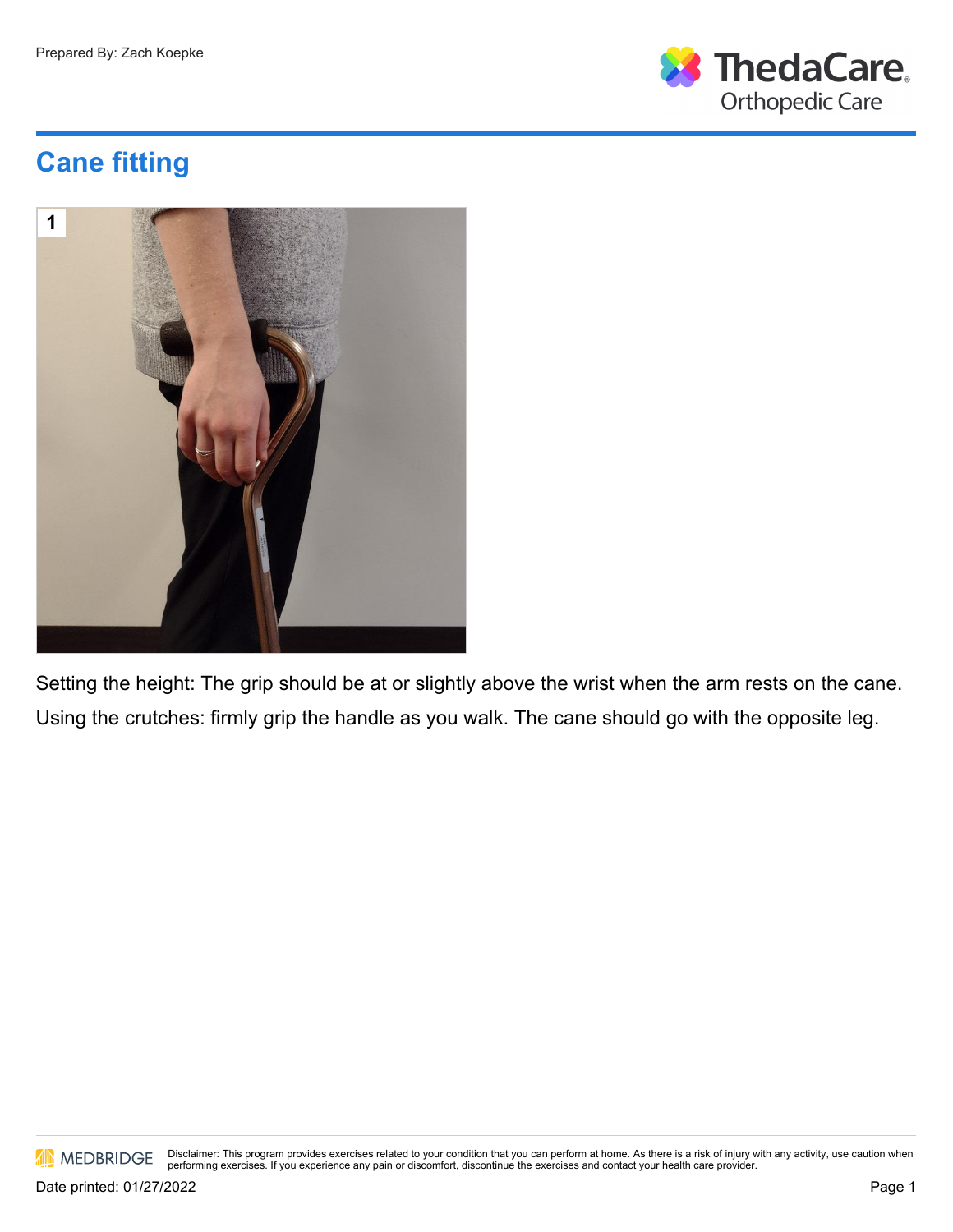## **Sit to Stand with Single Point Cane**





When transferring from sitting to standing, it is important to remember proper form to make your movements easier and prevent injury.

- If in a wheelchair, lock the brakes first
- Begin sitting upright on a bed or chair with your cane in your dominant arm, or in the arm opposite of your affected side.
- Scoot towards the edge of the chair, placing your feet flat on the floor.
- Place your hands on the arm rests, keeping the end of the cane on the ground.
- Lean your torso forward, bringing your nose ahead of your toes and press up into a standing position (Image 1).

To return to a seated position:

• Begin standing in front of the chair, so the backs of your legs are touching the seat (Image 2).

Disclaimer: This program provides exercises related to your condition that you can perform at home. As there is a risk of injury with any activity, use caution when **AN MEDBRIDGE** performing exercises. If you experience any pain or discomfort, discontinue the exercises and contact your health care provider.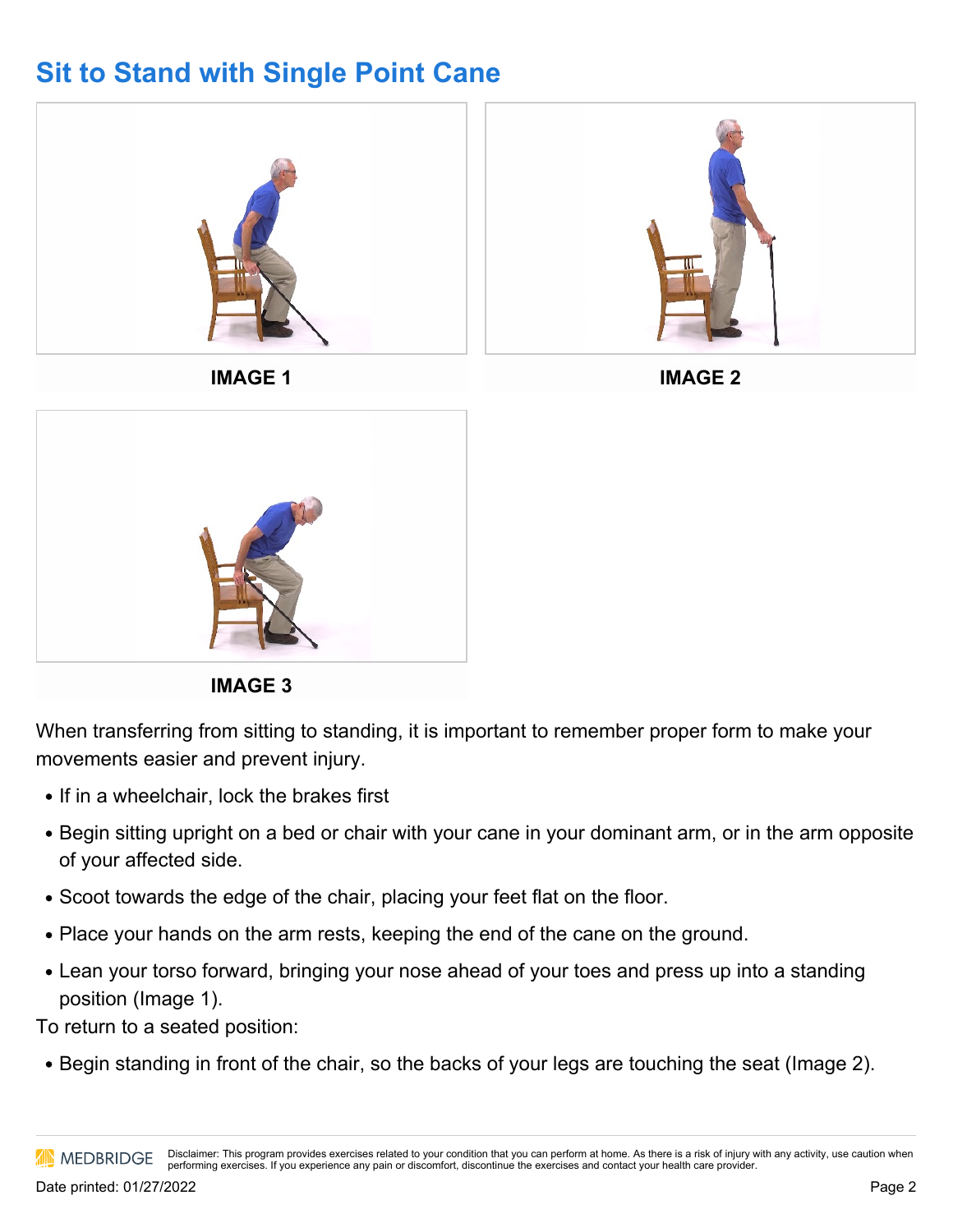• Reach back with your hands as you bend your hips and slowly sit your bottom back toward the chair (Image 3).

## **Reciprocal Gait with Cane**



**IMAGE 1**

**IMAGE 2**

Using a cane can help improve your balance and stability while walking. Be sure to follow any specific instructions from your healthcare provider.

- Begin in a standing upright position with your cane in your dominant arm, or on the opposite side of your affected leg.
- At the same time, move your cane and opposite foot forward (Image 1).
- Then step through with your other foot. Repeat this pattern as you walk (Image 2).
- Make sure to maintain good posture as you walk.

## **Going Up and Down Stairs with Cane**





**IMAGE 1**

**IMAGE 2**

**AN MEDBRIDGE** 

Disclaimer: This program provides exercises related to your condition that you can perform at home. As there is a risk of injury with any activity, use caution when performing exercises. If you experience any pain or discomfort, discontinue the exercises and contact your health care provider.